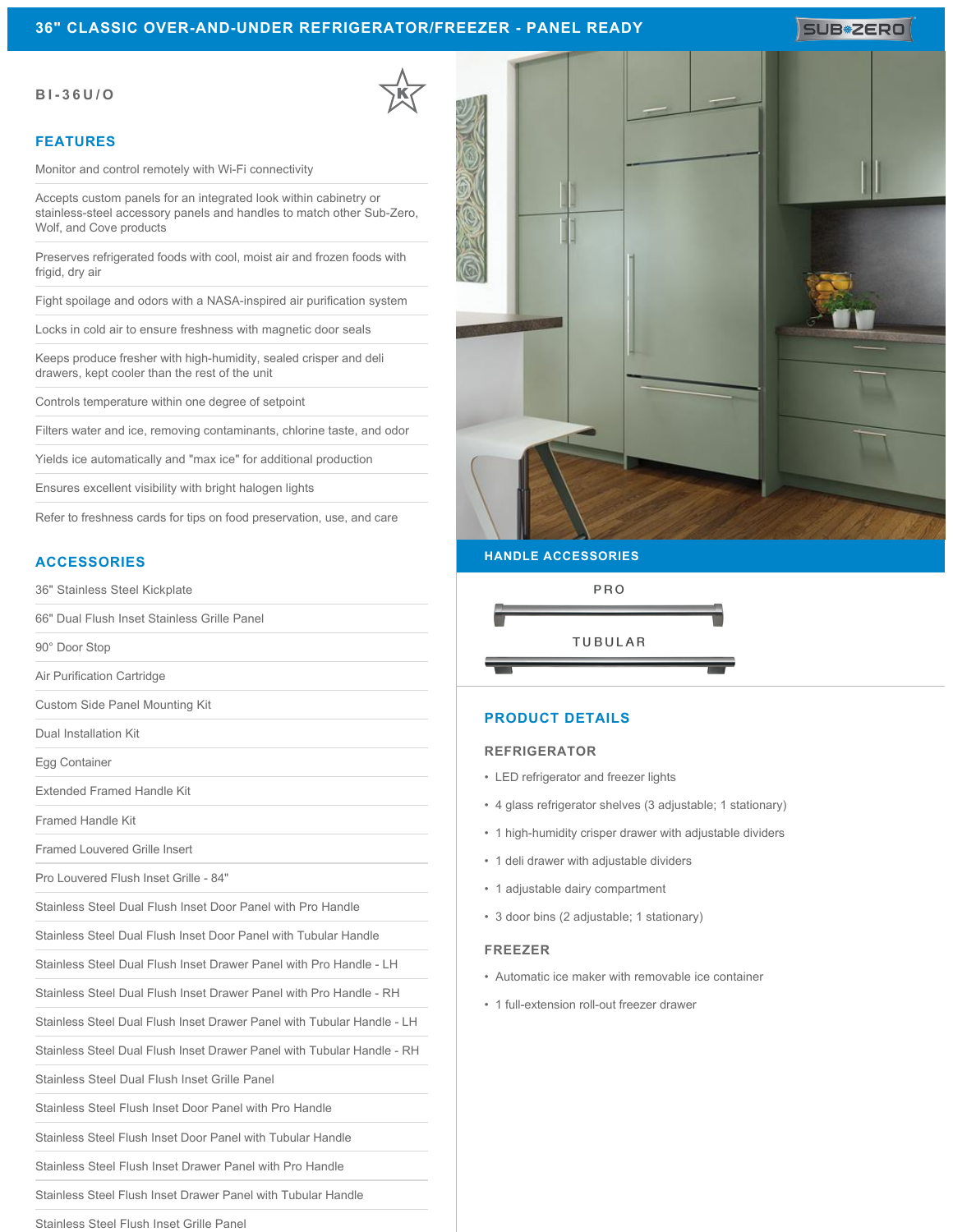| Stainless Steel Side Panel                                                                                               |  |
|--------------------------------------------------------------------------------------------------------------------------|--|
| Water Filter 4204490                                                                                                     |  |
| White Side Panel                                                                                                         |  |
| Dual Installation Kit with Dual Wide Grille                                                                              |  |
| Stainless Steel Pro Handles                                                                                              |  |
| Stainless Steel Tubular Handles                                                                                          |  |
| <b>Built-In Louvered Grilles</b>                                                                                         |  |
| Built-In Overlay or Flush Inset Grille Frames                                                                            |  |
| Accessories are available through an authorized dealer.<br>For local dealer information, visit subzero-wolf.com/locator. |  |

Specifications are subject to change without notice. This information was generated on March 26, 2019. Verify specifications prior to finalizing your cabinetry/enclosures.